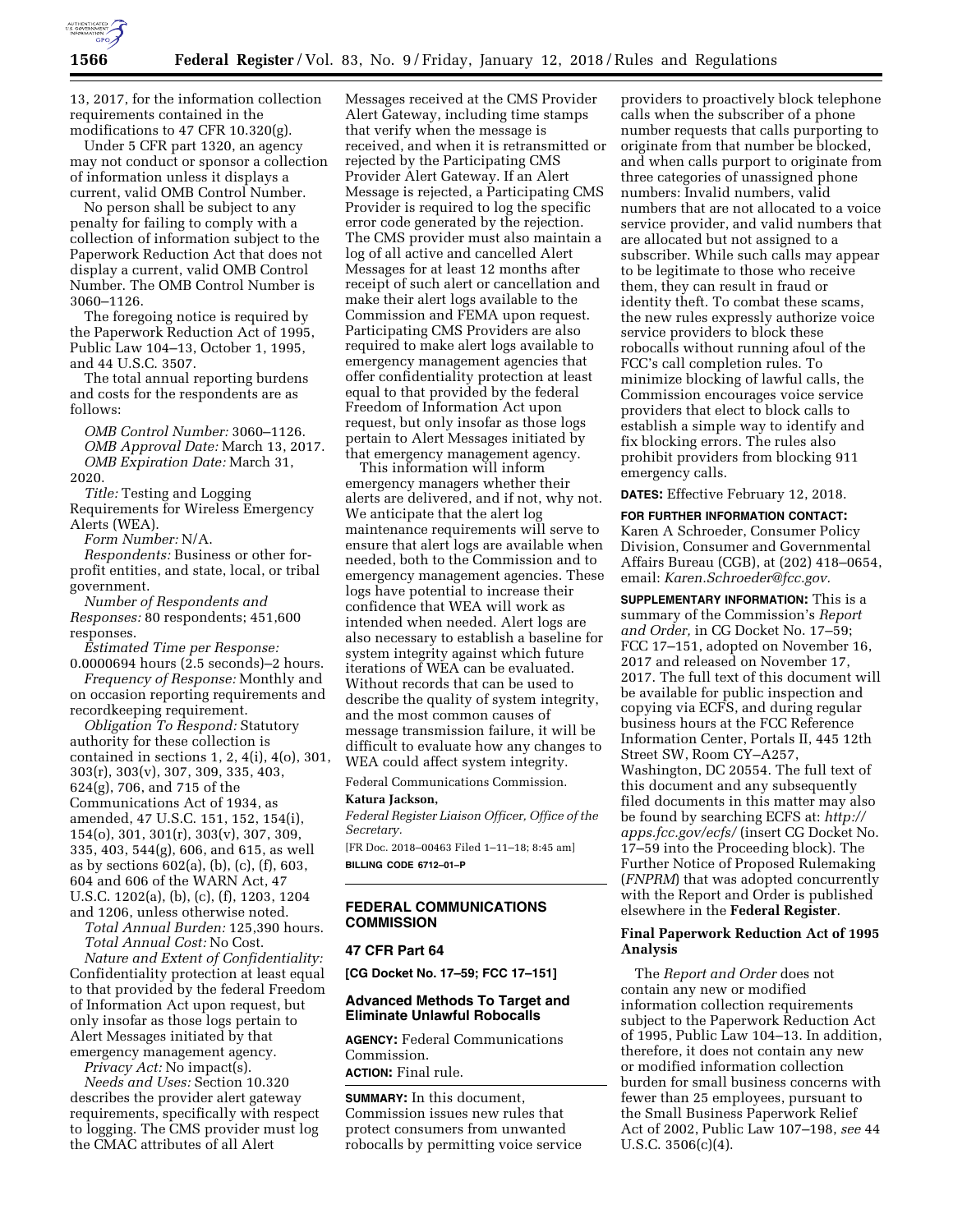## **Congressional Review Act**

The Commission sent a copy of the *Report and Order* to Congress and the Government Accountability Office pursuant to the Congressional Review Act, *see* 5 U.S.C. 801(a)(1)(A).

## **Synopsis**

1. In the *Report and Order,* the Commission takes another important step in combatting illegal robocalls by enabling voice service providers to block certain calls before they reach consumers' phones. Specifically, the Commission adopts rules allowing providers to block calls from phone numbers on a Do-Not-Originate (DNO) list and those that purport to be from invalid, unallocated, or unused numbers. Providers have been active in identifying these calls and there is broad support for these rules. At the same time, the Commission establishes safeguards to mitigate the possibility of blocking desired calls.

2. Caller ID spoofing is often the key to making robocall scams work. Generally, Caller ID services permit the recipient of an incoming call to know the telephone number of the calling party, and in some cases a name associated with the number, before the recipient answers the call. But Caller ID information can be altered or manipulated, *i.e.,* spoofed, so that the name or number displayed to the called party does not match that of the actual subscriber or the actual originating number. Though callers can use spoofing to mislead or even defraud the called party, there are legitimate uses for spoofing.

3. Congress passed the 2009 Truth in Caller ID Act to ''address the growing problem of Caller ID spoofing done for fraudulent or harmful purposes.'' Congress limited the spoofing prohibition to the knowing transmission of misleading or inaccurate Caller ID information ''with the intent to defraud, cause harm, or wrongfully obtain anything of value,'' except where such transmission is determined to be exempt by the Commission.

4. Despite these protections, consumers still receive an unacceptably high volume of illegal robocalls. To combat the robocall problem in a coordinated way, industry established the Robocall Strike Force (Strike Force) in 2016. The Strike Force includes representatives from providers of traditional landline, mobile, and Voice over internet Protocol (VoIP) services, handset manufacturers, operating system developers, and VoIP gateway providers. The Strike Force has said that ''robocalls are best addressed in a

holistic manner through deployment of a wide variety of tools by a broad range of stakeholders'' that includes industry blocking of calls. On October 26, 2016, it published the Robocall Strike Force Report (Strike Force Report). The Strike Force specifically asked the Commission to provide guidance on when providers may block a call that the provider believes is illegal.

5. The Consumer and Governmental Affairs Bureau (Bureau) addressed one of the Strike Force's requests in 2016 by clarifying that voice service providers may block calls using a spoofed Caller ID number if the number's subscriber requests that they do so. Following that initial guidance, the Strike Force Report sought additional clarification regarding the legality of certain provider-initiated call blocking. Specifically, it sought clarification that: (1) Providers may block calls where the Caller ID shows an unassigned number; and (2) providers may block calls that the provider has determined to be illegal robocalls, so long as the provider takes reasonable steps to confirm that the calls are illegal.

6. In the March 2017 *Advanced Methods NPRM and NOI,* document FCC 17–24, published at 82 FR 22625, May 17, 2017, the Commission sought comment on whether to take certain steps to facilitate voice service providers' blocking of illegal robocalls. In the *Advanced Methods NPRM and NOI,* the Commission proposed rules to allow voice service providers to block telephone calls when the subscriber of a phone number requests that calls purporting to originate from that number be blocked, and when calls purport to originate from three categories of phone numbers: Invalid numbers, valid numbers that are not allocated to a voice service provider, and valid numbers that are allocated but not assigned to a subscriber.

7. *Call Completion Considerations.*  The Commission has generally found call blocking by voice service providers to be unlawful. The Commission also made clear that it is unlawful for providers to block VoIP-Public Switched Telephone Network (PSTN) traffic, and for interconnected and oneway VoIP providers to block voice traffic to or from the PSTN. The Commission has allowed call blocking only in ''rare and limited circumstances.''

#### *Discussion*

8. In the *Report and Order,* the Commission adopts rules to give voice service providers the option of blocking illegal robocalls in certain, well-defined circumstances. By doing so, the Commission furthers its goal of

removing regulatory roadblocks and gives industry the flexibility to block illegal calls. At the same time, the Commission affirms its commitment to protect the reliability of the nation's communications network and ensure that provider-initiated blocking helps, rather than harms, consumers. These rules outline specific, well-defined circumstances in which voice service providers may block calls that are highly likely to be illegitimate because there is no lawful reason to spoof certain kinds of numbers. Thus, a provider who blocks calls in accordance with these rules will not violate the call completion rules. Conversely, a provider that blocks calls that do not fall within the scope of these rules may be liable for violating the Commission's call completion rules.

# *Blocking at the Request of the Subscriber to the Originating Number*

9. First, the Commission codifies the Bureau's earlier clarification that providers may block calls when they receive a request from the subscriber to which the originating number is assigned, *i.e.,* a DNO request. The *2016 Guidance Public Notice,* document DA 16–1121, made clear that voice service providers—whether providing such service through TDM, VoIP, or CMRS may block calls purporting to be from a telephone number if the subscriber to that number requests such blocking in order to prevent its number from being spoofed. The Bureau concluded that where the subscriber did not consent to the number being used, the call was very likely made to annoy and defraud, and therefore, no reasonable consumer would wish to receive such a call. The Commission agrees and finds such DNO calls highly likely to be illegal and to violate the Commission's anti-spoofing rule, with the potential to cause harm, defraud, or wrongfully obtain something of value.

10. The record shows broad support among consumer groups, providers, government, and callers for blocking DNO calls. Consumers Union *et. al.*  emphasizes the urgent need for providers to take action against spoofed calls, stating, ''DNO is one of several promising tools that they should implement to help address the problem.'' Several commenters note the positive results of DNO trials conducted by members of the Strike Force.

11. ZipDX and others claim that gains from blocking DNO numbers will be temporary, because those making illegal robocalls will simply choose other numbers to spoof when their calls are blocked. The Commission disagrees that this possibility negates the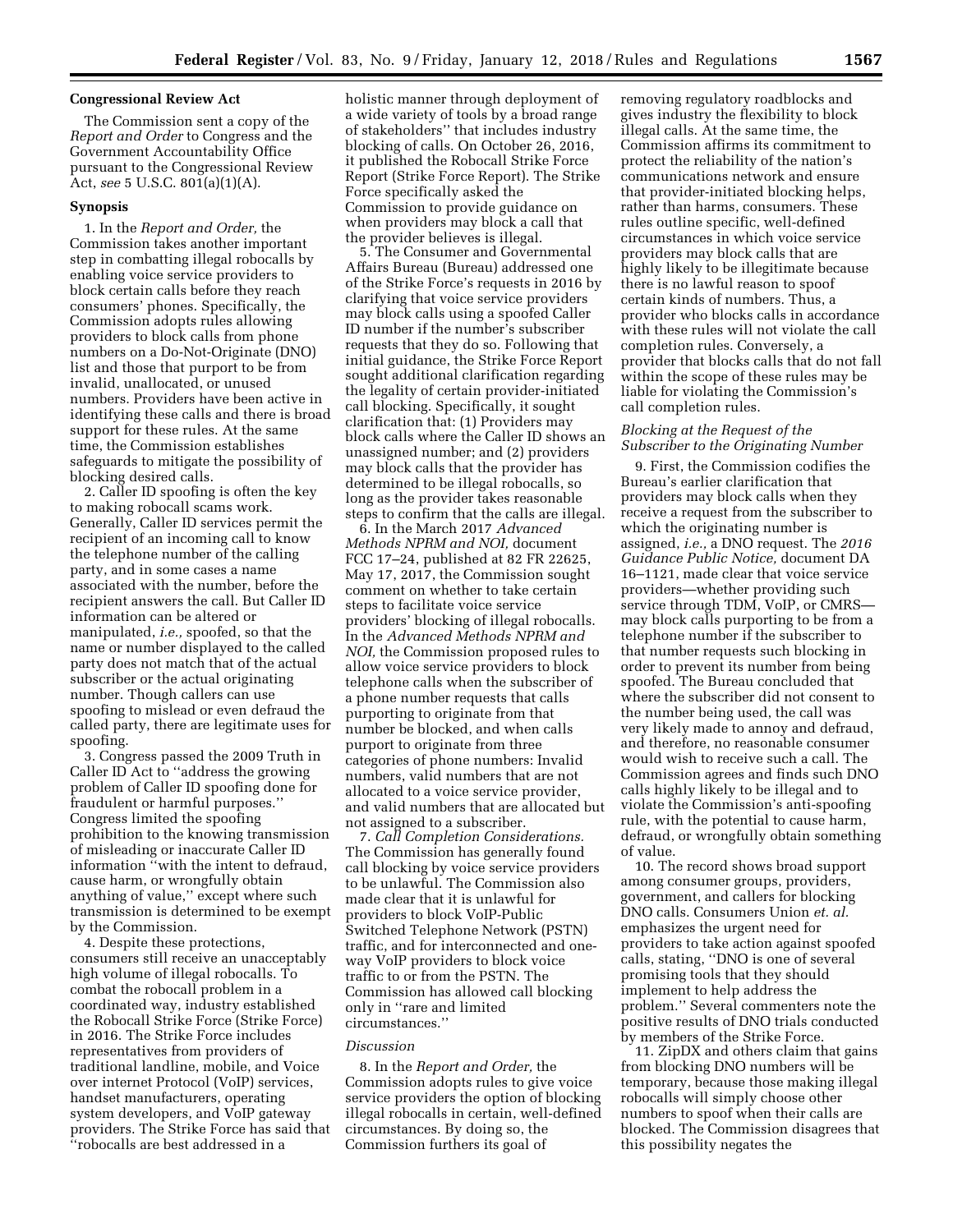demonstrated benefits of such blocking. Allowing providers to block spoofed calls from high-profile numbers, such as IRS phone numbers, that are among those most likely to lure consumers into scams will substantially benefit consumers and help entities that make DNO requests control the integrity of their phone numbers. The Commission believes that codifying the Bureau's 2016 guidance in the form of a rule gives providers greater certainty that blocking calls at the request of the subscriber is lawful and provides an incentive to engage in this kind of beneficial blocking.

12. *Criteria for Blocking DNO Numbers.* In its comments, USTelecom suggests five criteria used by the Industry Traceback Group (ITB) to evaluate numbers to determine whether they should be blocked, namely:

a candidate number must: (1) Be inboundonly; (2) be currently spoofed by a robocaller in order to perpetrate impersonation-focused fraud; (3) be the source of a substantial volume of calls; (4) have authorization for participation in the DNO effort from the party to which the telephone number is assigned; and/or (5) be recognized by consumers as belonging to a legitimate entity, lending credence to the impersonators and influencing successful execution of the scam.

The Commission finds that for purposes of the rule, only two of these criteria are necessary. The number must be used for inbound calls only, and the subscriber to the number must authorize it to be blocked. The Commission agrees with the ITB recommendation that both the subscriber making the request and the provider receiving the request validate that the number is used for inbound calls only. The Commission will not require the subscriber or the provider to determine whether the number is currently being spoofed, is the source of a substantial volume of calls, or is recognized by consumers. While the Commission believes the additional criteria may be helpful in some circumstances, they would impose too high a barrier for inclusion in the DNO list. In addition, the Commission does not want to impose a potentially burdensome analysis requirement on providers that might discourage them from blocking inbound-only numbers at the request of the subscriber.

13. *Coordination of Effort.* The Commission agrees with Consumers Union *et. al.* that "[m]uch responsibility rests with the providers to ensure that DNO works as well as possible'' through broad industry participation. While full industry participation is not required to achieve positive results, having more providers block a number will allow fewer calls purporting to be from that

number to go through. Commenters note that providers must coordinate their efforts for this type of call blocking to be used effectively. For example, Sprint comments that, while it supports this type of blocking and participated in the collaborative effort to block spoofed IRS numbers, ''there are currently no automated systems in place to expand the scale of such projects industry-wide or to accommodate much larger numbers of customers requesting blocking.'' USTelecom points out the inefficiency of requiring subscribers ''requesting DNOs to be forced to make individual requests to multiple providers.'' ZipDX suggests that the originating provider is in the best position to block these kinds of calls.

14. Other commenters, however, suggest that providers expand their existing ways of sharing information from the test cases and other initiatives to support this effort. As Comcast comments, ''[p]articipants in the Strike Force have set up an ad hoc shared list of numbers that should not be originated and can add more for review.'' USTelecom comments that its ''Industry Traceback Group has been facilitating a targeted, centralized, and coordinated DNO trial and stands ready to continue to evolve industry efforts on this front going forward.''

15. The Commission strongly encourages providers to continue to work cooperatively to share information about any inbound-only numbers for which the subscriber has requested that the number be blocked. At this time, the Commission declines to prescribe a sharing mechanism, especially in light of industry's existing efforts at coordination. The Commission emphasizes that safeguards must be put in place to prevent numbers used for outbound calls from being wrongly added to the DNO list, whether from hacking, honest mistakes, or some other cause, especially for calls made to emergency services. The Commission encourages industry to continue developing its methods for implementing DNO and encourages providers that choose to do such blocking to establish a mechanism for timely removal of erroneous blocks.

16. *Resellers.* Finally, the Commission agree with TracFone that wireless resellers may pass along subscriber requests to the underlying carrier that the subscriber's inbound-only number be blocked. The Commission sees no reason on this record to not allow wireless reseller subscribers to participate in the DNO effort.

## *Calls Purporting To Originate From Unassigned Numbers*

17. The Commission next finds that providers may initiate blocking where the call purports to originate from a number that is unassigned. Use of an unassigned number provides a strong indication that the calling party is spoofing the Caller ID to potentially defraud and harm a voice service subscriber. Such calls are therefore highly likely to be illegal. The Commission identifies three categories of unassigned numbers that it determines can be reasonably subject to blocking: (1) Numbers that are invalid under the North American Numbering Plan (NANP); (2) numbers that have not been allocated by the North American Numbering Plan Administrator (NANPA) or the Pooling Administrator (PA) to any provider; and (3) numbers that the NANPA or PA has allocated to a provider, but are not currently used. Providers may block calls purporting to be from numbers that fall into any one of these three categories.

# *Calls Purporting To Originate From Invalid Numbers*

18. Providers may block calls purportedly originating from numbers that are not valid NANP numbers. Examples of such numbers include those that use an unassigned area code; that use an abbreviated dialing code, such as 911 or 411, in place of an area code; that do not contain the requisite number of digits; and that are a single digit repeated, such as 000–000–0000, with the exception of 888–888–8888, which is an assignable number. With a few important exceptions detailed below, the record generally supports the assumption that, because these numbers are not valid, a subscriber could not lawfully originate calls from such numbers and these calls should be blocked. Providers, however, must take care that they do not block calls that purportedly originate from valid numbers, especially emergency calls.

19. The record supports the proposal that no caller would spoof an invalid number for any lawful purpose; for example, unlike a business spoofing Caller ID on outgoing calls to show its main call-back number, invalid numbers cannot be called back. Thus, the Commission does not see a significant risk to network reliability in allowing providers to block this category of calls. ATIS suggests that benefits will be temporary because ''widespread blocking of invalid and unallocated numbers could have an unintended negative consequence by driving bad actors to focus their efforts on spoofing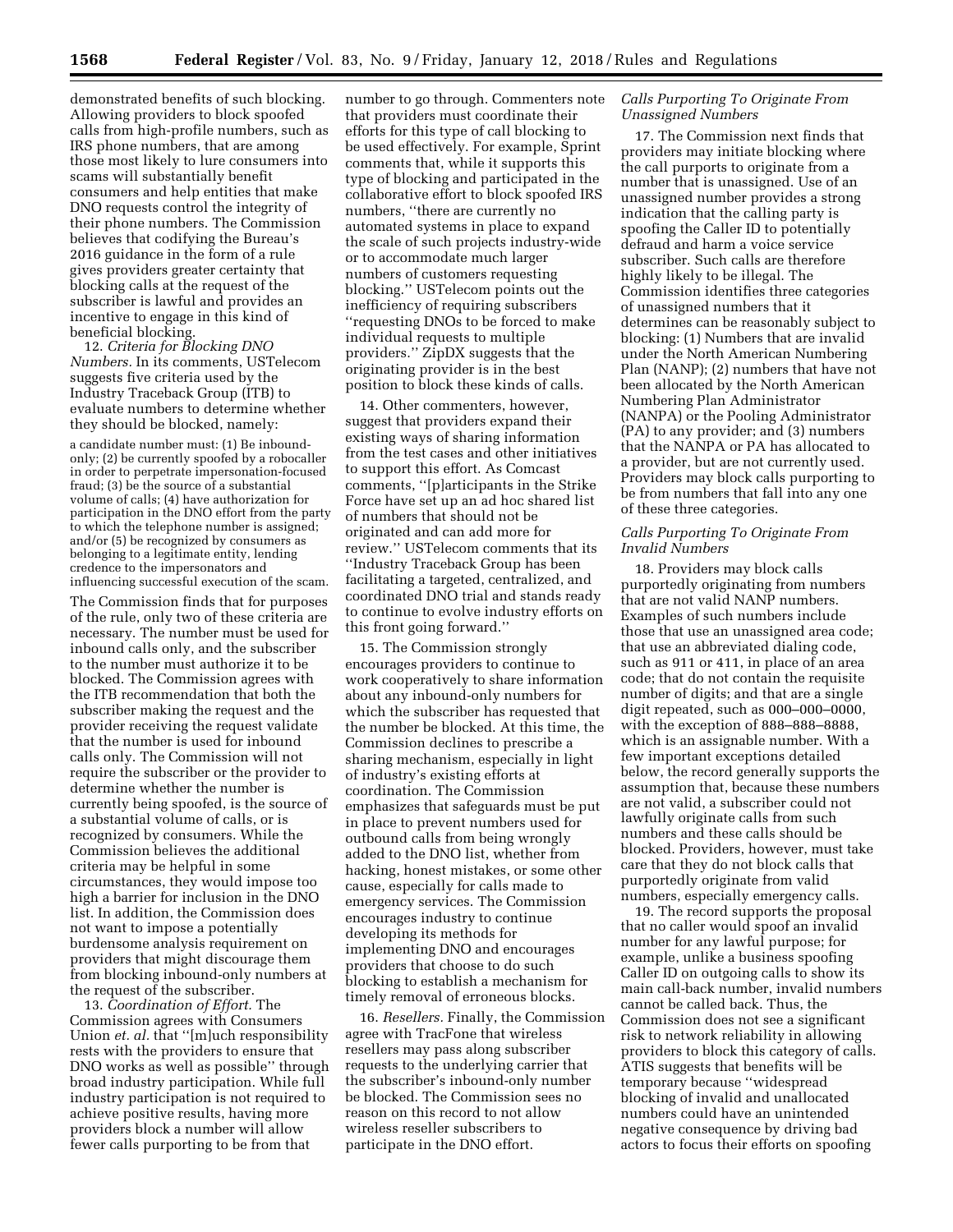assigned/valid numbers.'' Consumers Union *et. al.,* however, comment that blocking such calls is imperative, because ''[c]onsumers do not expect that their phone service would be the means through which illegal and fraudulent scams enter their homes, and providers should not be obligated to deliver illegal messages that could cause consumers harm.'' In addition, blocking calls purporting to be from invalid numbers ''holds the greatest potential for success in the short term and likely would be the easiest to implement.''

20. The Commission rejects suggestions that blocking calls purporting to originate from invalid numbers creates ''significant possibilities of false positives.'' Although ZipDX claims that ''a significant number'' of private branch exchanges (PBXs) ''are not properly configured'' to display an accurate Caller ID and that Caller ID information could theoretically be ''unintentionally altered'' during a call's transmission, the record belies such claims. Instead, the record demonstrates that the risk of erroneously blocking such calls is very low and should not be a barrier to allowing providers to block calls purporting to be from invalid numbers. Indeed, the Commission agrees with USTelecom that this small risk simply requires providers to exercise ''caution when instituting blocking in the network.'' And the Commission reiterates that caution to businesses with PBXs: The responsibility to properly configure PBX equipment lies with the owner, and those spoofing invalid numbers (whether intentionally or not) have the ability to ensure that their calls go through by properly reconfiguring that equipment.

21. *Identifying Invalid Numbers.*  Neustar, which currently is the NANPA and PA, comments that ''information for invalid numbers [is maintained] within the [NANP], and the industry has other sources to identify invalid numbers such as ATIS's Industry Numbering Committee. . . . Thus, service providers already have access to the information they need'' for this kind of blocking. Comcast similarly states that ''[v]oice providers generally have 'intimate knowledge of the [NANP]' and can 'easily identify numbers that fall into this category,' including numbers that use an N11 code in place of an area code or that repeat a single digit.'' In light of the industry's assurance that it can confidently identify invalid numbers, the Commission sees no need to further define or limit what is meant by ''a number that is not a valid [NANP] number.'' The Commission encourages providers to conduct tests or

simulations before blocking calls purporting to originate from invalid numbers to verify their methods.

# *Calls Purporting To Originate From Numbers Not Allocated to Any Provider*

22. The Commission finds that providers may block calls purportedly originating from numbers that are valid but have not yet been allocated by the NANPA or the PA to any provider. Though these numbers are valid under the NANP, the Commission finds that calls purporting to use unallocated numbers are similar to calls purporting to use invalid numbers in that no subscriber can actually originate a call from any of these numbers, and the Commission sees no lawful reason to spoof such numbers because they cannot be called back. Calls purporting to originate from such numbers therefore are highly likely to be illegal.

23. Here, the provider must have knowledge that a certain block of numbers has not been allocated to any provider and therefore that the number being blocked could not have been assigned to a subscriber. The record generally supports allowing permissive blocking of calls purporting to be from unallocated numbers. For example, ATIS points out that ''no subscriber can actually originate a call from these unallocated central office codes and it is unlikely that there is any legitimate, lawful reason to.''

24. Parties opposing this type of call blocking generally do so based on implementation difficulties and the risk of blocking legal calls. For example, NCTA warns that the proposal ''could unintentionally result in harm to consumers and should not be adopted at this time,'' and ZipDX cautions that ''[t]he unintended consequences of these blocks (false positives) are potentially quite troublesome and far outweigh any good that would result from successful robocall blocks.'' Several commenters also note that, if providers block unallocated numbers, then ''illegal robocallers could simply shift to spoofing assigned numbers.''

25. Commenters do not agree on the potential volume of calls that might be blocked under this rule. While ZipDX says the ''fraction of complaints'' from unassigned numbers is ''miniscule,'' USTelecom states that ''the scale of numbers at issue in the Commission's latter two proposals [blocking calls from unallocated and unassigned numbers] are potentially enormous encompassing 3 billion telephone numbers.'' Transaction Network Services (TNS) attempts to strike a middle ground, suggesting that ''[w]hile there is a large number of unallocated

telephone numbers (over 33 million) that have been flagged as making calls, the volume of call activity from these numbers relative to all negative robocalling is very small.'' TNS concludes that blocking ''this subset of numbers has significant, but limited value.'' In contrast, a recent Commission enforcement action found that one robocaller made a staggering 21,582,771 spoofed robocalls in a three-month period; the caller ID for each of the robocalls examined by the FCC falsely identified a phone number that was not assigned to any carrier or subscriber at the time the calls were made. Although the number of complaints about calls from unassigned numbers may be small, the Commission agrees with USTelecom that the potential value of blocking such calls is enormous. Consumers will benefit from this type of blocking because the calls are highly likely to annoy or defraud.

26. *Defining Unallocated Numbers Subject to Blocking.* Some commenters emphasize that a permissive rule does not require providers to identify and block every unallocated number, but rather simply allows a provider to block calls purporting to be from those numbers it can verify are unallocated. The Commission agrees. Providers may block calls purporting to be from unallocated numbers and should limit themselves to blocking only those numbers that they can verify are unallocated. Providers may not be able to identify the complete set of all unallocated numbers for purposes of call blocking. Accordingly, voice service providers might be unable to block calls purporting to originate from every unallocated number, but this shortcoming would not result in the blocking of legal calls.

27. *Obtaining Unallocated Number Information.* The Commission does not prescribe a technical solution for identifying and communicating information about unallocated numbers at this time. The record shows consensus that, while information on unallocated numbers is available to providers, no currently available source identifies all unallocated numbers in real time and that ''the NANPA does not administer codes outside the United States, specifically in Canada and Caribbean countries, or toll-free numbers.'' Many commenters suggest that providers should use a new, centralized database as a resource for identification of unallocated numbers.

28. Neustar lists categories of unallocated numbers that should not initiate calls, including ''telephone numbers in: (1) Unallocated area codes in the NANP; (2) unallocated geographic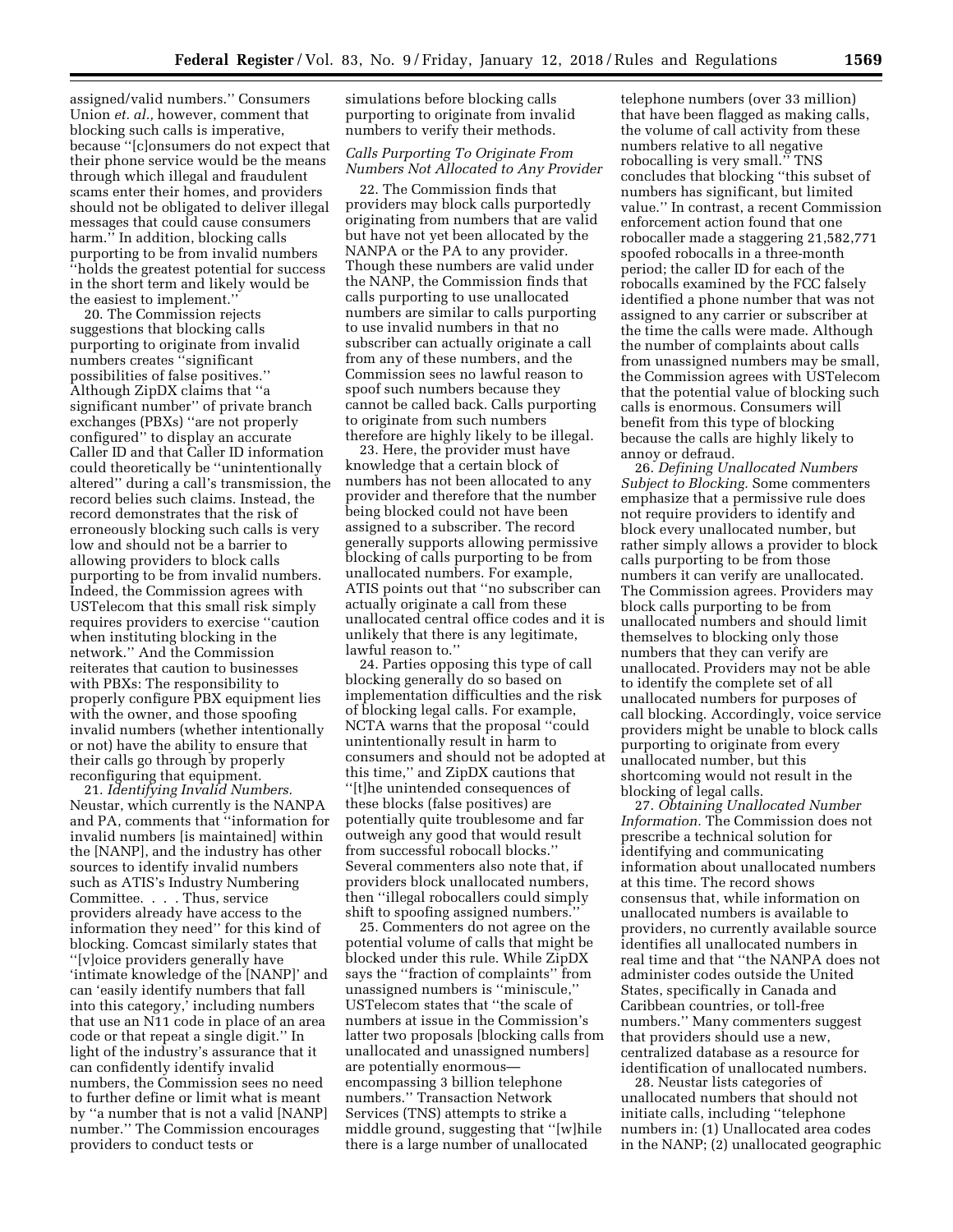Central Office (''CO'') codes (NPA–NXX) in the United States; and (3) unallocated non-contaminated thousands-blocks (NPA–NXX–X) in the United States.'' ATIS elaborates on the issue of contaminated thousands-blocks, stating that available thousands-blocks ''publicly posted on the PA website . . . could contain up to 100 assigned numbers within those blocks.'' Therefore, providers blocking calls from contaminated blocks could erroneously block calls purporting to originate from assigned numbers. Providers that block calls purporting to originate from assigned numbers may be liable for violating the call completion rules.

29. Several commenters propose enhancements to the information provided by the NANPA and the PA. Neustar suggests that the NANPA and the PA ''provide on their websites: (1) 'Blacklists' of unallocated numbers that should not be making calls; and (2) 'Whitelists' of allocated area codes in the NANP, allocated geographic CO codes in the United States, and allocated thousands-blocks in the United States.'' Comcast takes a similar approach, suggesting that the databases ''(1) more clearly identify which numbers have not yet been allocated and (2) are updated immediately to reflect any new allocations as they occur.''

30. The Commission believes that providers, the NANPA, and the PA are in the best position to determine how to share information about unallocated numbers. The Commission encourages these parties to work together on whether and how to improve the availability of this information for blocking purposes. At the same time, the Commission cautions against blocking calls purporting to originate from allocated numbers and encourages providers to examine their practices carefully to verify that they are not inadvertently doing so. A provider that erroneously blocks calls purporting to originate from allocated numbers may be liable for violating the call completion rules.

# *Calls Purporting To Originate From Numbers That Are Allocated but Unused*

31. The Commission finds that providers may block calls purportedly originating from numbers that are allocated to a provider by the NANPA or PA, but are unused, so long as the provider blocking the calls is the allocatee of the number or has obtained verification from the allocatee that the number is unused at the time of the blocking. For these purposes, an ''unused'' number is a number that is

not assigned to a subscriber or otherwise set aside for outbound call use. As with invalid numbers and unallocated numbers, calls cannot originate from such a number, and the Commission foresees no lawful purpose for intentionally spoofing a number that is unused and thus cannot be called back.

32. The record shows mixed support for allowing providers to block these kinds of calls. For example, EPIC points out that ''because they are not assigned anyone using them without the provider's knowledge is almost certainly engaging in unlawful activity.'' Many commenters, however, express concerns about legal calls being blocked, similar to the concerns about unallocated number call blocking, because ''the status of numbers is always changing.'' The record also shows ''potentially thorny implementation issues'' for blocking calls from unused numbers, similar to but greater in scale than those identified for unallocated numbers. In addition, the argument concerning the likely reaction of robocallers to the blocking of unallocated numbers detailed above applies here as well.

33. *Obtaining Unused Number Information.* The record clearly shows ''an industry-wide recognition that there is currently no technical solution that allows providers to accurately and promptly identify numbers that have been allocated to a carrier but not yet assigned to a subscriber.'' Commenters assert that without such a database, providers cannot be certain of the status of numbers not assigned to them. The Number Portability Administration Center (NPAC) and other existing databases do not show the details of provider assignment of numbers and are not capable of identifying reassigned numbers. Microsoft claims that such blocking, ''if not supported by use of a 100 percent reliable real-time database (which does not exist), could prevent outgoing domestic call completion for consumers who are assigned newlyactivated telephone numbers.''

34. The record reveals that creating such a database would be difficult. Neustar comments that providers ''often consider such information to be competitively sensitive.'' In addition, the information changes very quickly, ''as providers are constantly assigning new numbers to subscribers or are deassigning numbers when a subscriber leaves and decides not to take advantage of number portability.'' While the FTC encourages providers to share this information, providers oppose mandatory information sharing. CTIA cautions that creating a centralized database ''is technically challenging and would divert resources away from innovative solutions.''

35. The Commission concludes, however, that a narrowly tailored rule could be implemented without a database. Noble Systems makes a distinction between allowing providers to block calls purported to originate from numbers allocated to that provider, which the provider knows to be unused, and requiring providers to share information to block all unused numbers. Regarding their own numbers, ''each individual service provider certainly knows which telephone numbers it has been allocated but not yet assigned to subscribers.'' As such, the rule permits providers to block on this basis. Should the industry develop more comprehensive information sources that would facilitate broader blocking of calls purported to originate from unused numbers, the rule would also permit that kind of blocking.

36. *Scope of Rule.* The record shows significant obstacles to implementing a rule requiring all providers to pool their information, yet where the allocatee of the number in question is the only provider able to block calls purporting to originate from that number, ''the value of the initiative would be significantly diminished and would create a disadvantage for smaller providers.'' With fewer providers blocking each number, fewer illegal calls will be blocked overall.

37. The Commission will not require providers to share competitively sensitive information on an industrywide basis, nor will it limit providers to blocking only unused numbers they have been allocated. The Commission therefore defines the scope of this rule to allow providers to block calls purporting to originate from an unused number, so long as the provider blocking the call either (1) is the allocatee of the number and has confirmed the number is unused, or (2) has verified the unused status of the number with the allocatee at the time of the blocking. This gives providers the flexibility to share information if they wish to, and the Commission encourages providers to do so.

38. In addition, this is a permissive rule. CTIA points out that such ''[a] voluntary regime will allow carriers that develop the ability to identify these numbers to block calls originating from them without forcing carriers to develop capabilities they do not currently possess.''

39. *Types of Used Numbers.* Many commenters indicate that legal calls may be made from what appear to be unassigned numbers. For example, INCOMPAS points out that ''many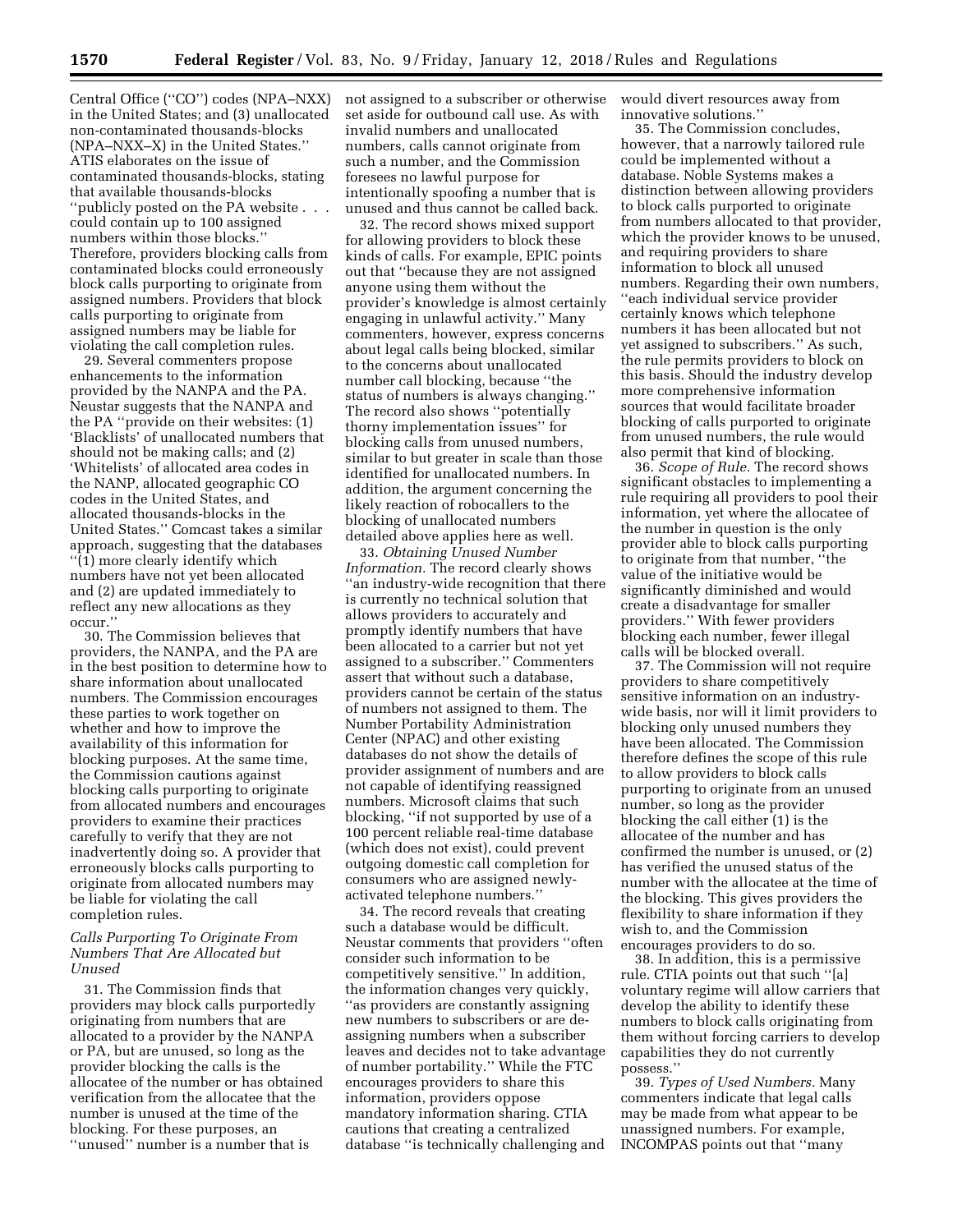legitimate callers do not originate calls on the [PSTN] and, therefore, do not have telephone numbers.'' Commenters identify three specific kinds of unassigned numbers that should not be blocked because they are being used to make legal outbound calls: Intermediate numbers, administrative numbers, and proxy numbers. The Commission acknowledges this concern and the rule is clear that providers should not block any type of number that, although it is not assigned to a subscriber, is used for these lawful purposes. The Commission encourages providers to examine the status of their numbers before blocking calls that purport to originate from unused numbers to verify that they are not inadvertently blocking calls that fall outside the scope of this rule, which would risk liability for violating the call completion rules.

### *Other Issues*

40. *Emergency Calls.* The Commission makes clear that the rules do not authorize the blocking of calls to 911 under any circumstance. The Commission notes that the NANP itself contemplates certain non-standard numbers to facilitate emergency calling; the NANP, for example, ''permits the use of '911' as the [Numbering Plan Area code] for emergency calls from non-initialized mobile devices.'' To make it abundantly clear, nonetheless, that voice providers should not block such calls, the Commission makes clear these rules do not permit the blocking of emergency calls except as otherwise expressly permitted by the Commission's rules.

41. *International Calls.* In the *Advanced Methods NPRM and NOI,* the Commission sought comment ''on whether an internationally originated call purportedly originated from a NANP number should be subject to these rules, whereas an internationally originated call showing an international number would be beyond the scope of this rule.'' The Commission adopts this proposal. The Commission agrees with Neustar that it should apply to international calls purporting to use NANP numbers ''the same blocking rules applicable to domestic originated calls.'' Many illegal robocalls originate from overseas call centers, and excluding such calls that purport to use NANP numbers from the ambit of the rule would create an exception that threatens to swallow the rule. In contrast, international calls from purported non-NANP numbers would not, by definition, follow the NANP numbering scheme and thus are beyond the scope of this proceeding.

42. The Commission agrees with commenters that internationally originated calls may have lawful reasons to use a NANP number. VON, for example, suggests ''a US-based user of a service may be traveling in Europe but uses their service to make Wi-Fi-based calls (and have their US caller ID shown).'' And the Commission agrees with Microsoft that it must ''avoid inadvertently authorizing international call blocking.'' But the Commission disagrees with ZipDX's apparent suggestion that some possibility of international call blocking means the Commission must abandon its efforts. Because the Commission authorizes blocking only for purported NANP numbers, it sees no reason why the actual origination point of the call would bear on whether it is blocked. In other words, the Commission finds the likelihood of blocking a legitimate call is minimal—no matter its origin. And the Commission reiterates that the rules do not authorize the blocking of any international call purporting to use a valid NANP number assigned to that user.

43. *Subscriber Consent.* The Commission does not require consumer opt-in for providers to block the specific types of calls addressed herein. The Commission believes that no reasonable consumer would want to receive the calls the Commission has determined may be subject to blocking. For call blocking to be most effective, it must be applied throughout the calling network. An opt-in requirement would thwart providers' efforts.

44. The record shows support for allowing providers to block these specific types of spoofed calls without requiring consent from the subscriber. Some commenters emphasize the limited scope of calls that do not require consent. ITTA agrees with the Commission's reasoning that ''obtaining opt-in consent from subscribers would add unnecessary burdens and complexity, . . . may not be technically feasible for some providers'' and ''would also add unnecessary delays.'' EPIC comments that ''proactive blocking'' would benefit consumers, ''especially those that rely on landlines, [who] may not have or use caller ID.''

45. Consumers Union *et. al.* propose that providers should obtain consent from all consumers before blocking calls other than those purporting to originate from DNO numbers, but, as stated above, the Commission does not believe any reasonable consumer would want to receive these calls. The administrative burden of tracking individual opt-in responses would likely be a disincentive to blocking.

46. While providers are not required to obtain subscriber consent before blocking these calls, the Commission emphasizes that the types of calls that can be blocked are very limited. The Commission agrees with the recommendation from the Consumer Advisory Committee (CAC) and encourages providers to inform their customers about the features and risks of their own call blocking programs.

47. *Call Completion Rates.* The Strike Force requested that the Commission amend its call completion rules to ensure that providers can block illegal calls without those blocked calls being held against them in calculating call completion rates. The Commission agrees that providers do not need to count these blocked calls for purposes of calculating their call completion rates on FCC Form 480 and therefore the Commission interprets the rules and the form to not require inclusion of calls blocked in accordance with the rules adopted here. Reporting carriers may exclude these calls to the extent that they are able to identify them.

48. The record shows significant support for excluding these calls from the call completion calculations to ''incentivize carriers to participate in voluntary blocking when appropriate and consistent with the rules.'' CenturyLink comments that ''[w]ithout this protection, carriers may be unwilling to use any of the tools that may be adopted in the proceeding and the consumer benefits the Commission hopes to achieve may not be realized.'' Consumers Union *et. al.* agrees that ''the calls that are blocked according to these guidelines should be exempt from call completion rates.''

49. Notwithstanding this support for the concept of excluding blocked calls from call completion rate calculations, it might not currently be possible for all providers to identify blocked calls. Originating providers required to file call completion reports have no standard mechanism to identify calls that are blocked intentionally under these rules by downstream providers and distinguish them from calls that are not completed for other reasons. Further, NTCA suggests that excluding such calls from call completion would be premature ''until the definitions and practical considerations noted above are addressed and standardized by industry and the Commission.''

50. Given the inability of all providers who must file call completion reports to identify blocked calls in every instance and the Commission's revisiting of the rural call completion requirements in a separate rulemaking proceeding, the Commission does not believe that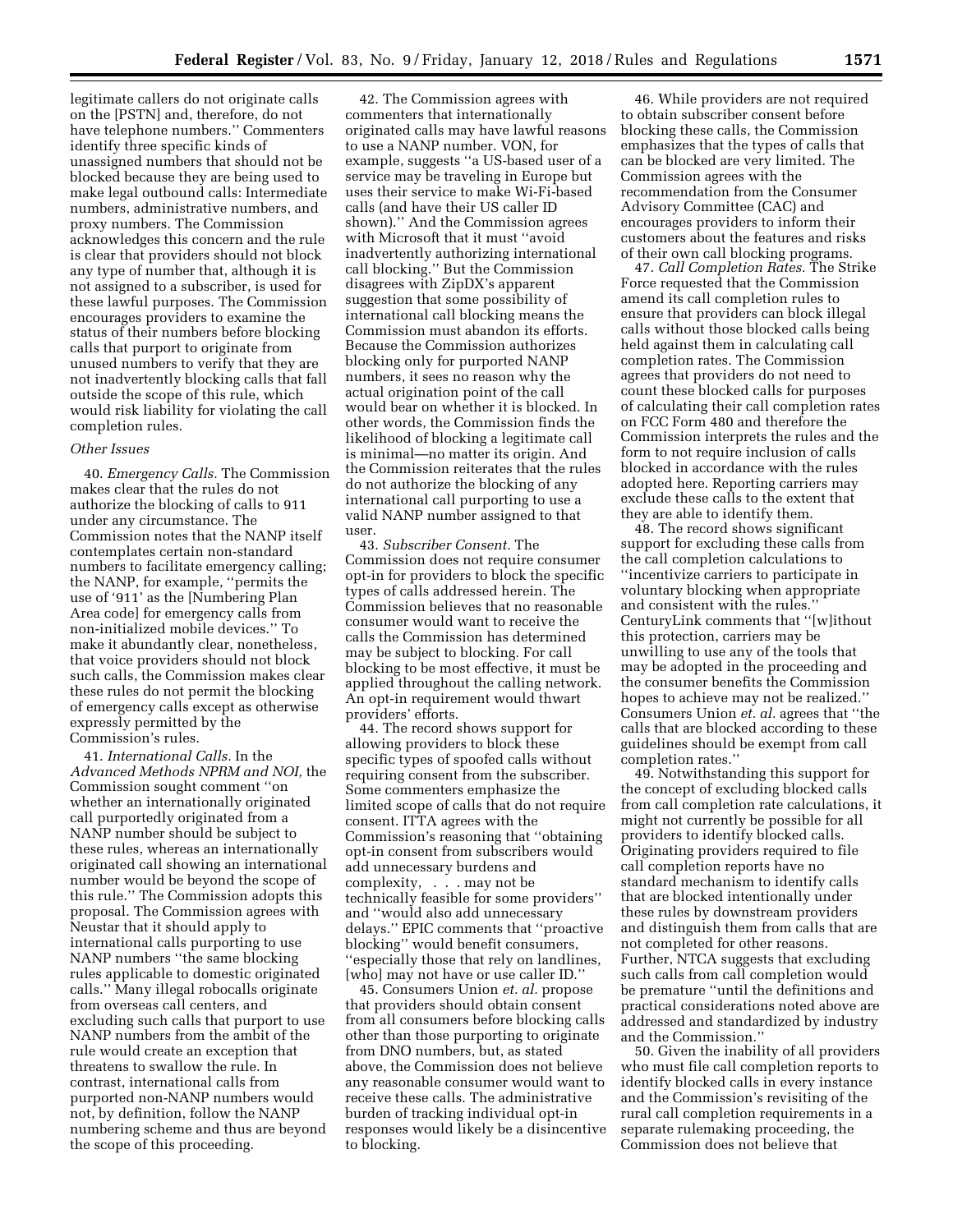requiring exclusion of these calls is appropriate at this time. The Commission instead simply notes that providers subject to the call-completion reporting rules may, but are not required to, exclude blocked calls from the recordkeeping and reporting requirements to the extent they can identify such calls.

51. *CPNI Rules.* In the *Advanced Methods NPRM and NOI,* the Commission sought comment on whether there are concerns about sharing DNO request information and whether any clarifications or rule changes could be helpful. Some commenters asked the Commission to clarify the applicability of section 222 of the Act, and the implementing rules, in order to allow sharing of robocall information for traceback purposes or sharing of a subscriber's request to block an inbound-only number.

52. USTelecom notes that ''the sharing of CPNI by telecommunications providers is essential to ensuring accurate and thorough call traceback efforts in multiple providers' networks related to suspicious calling events.'' The Commission notes that traceback efforts are aimed at identifying persons who make illegal robocalls, including calls that involve fraud in violation of the Truth in Caller ID Act. The FTC comments that ''information sharing by providers at the subscriber's request appears to be consistent'' with the CPNI rules. The Commission agrees. Section 222 of the Act and the implementing rules explicitly allow telecommunications carriers to use, disclose, or permit access to CPNI obtained from its customers, either directly or indirectly through its agents, ''to protect the rights or property of the carrier, or to protect users of those services and other carriers from fraudulent, abusive, or unlawful use of, or subscription to, such services.'' Furthermore, the Commission agrees with the FTC that when a subscriber requests that the carrier block calls purporting to be from the subscriber's inbound-only number, ''the subscriber is almost certainly seeking to have the number blocked by as many providers as possible.'' Therefore, such a request should be understood as authorizing the carrier to share that request with other carriers as permitted by section 222(c)(1) of the Act. Thus, voice service providers are free to share DNO requests as necessary to block calls in the limited circumstances identified in the *Report and Order.* 

53. *Removing Blocks on Valid Numbers.* A challenge mechanism may be needed for voice service providers that block calls given the small

possibility of blocking legitimate calls. AARP suggested ''[i]t would seem to be prudent to have the needed procedures to allow consumers to quickly counteract inadvertent blocking in place prior to the commencement of the general robocall blocking program.'' The Commission's Consumer Advisory Committee similarly states that providers and consumers should ''work collaboratively to develop processes and solutions whereby unintended blocking of legitimate callers can be remedied in a timely and efficient manner.'' The Commission encourages providers that block calls to establish a means for a caller whose number is blocked to contact the provider and remedy the problem. Specifically, the Commission encourages providers that block calls in accordance with these rules to provide a way for subscribers to challenge a blocked number using a simple method that is easy for the average subscriber to understand. The Commission also encourages providers to quickly resolve the matter so subscribers making legitimate calls may resume doing so speedily.

54. As a reminder, the call completion rules require voice service providers to complete calls and they should therefore not block legitimate calls. The Commission also reminds callers that the Commission's complaint process is available when calls that fall outside the scope of these rules are improperly blocked.

55. *Definition of* ''*Illegal Robocall.*'' Although the *Advanced Methods NPRM and NOI* sought comment on the definition of ''illegal robocall'' for the purposes of this proceeding, the Commission declines to adopt a definition here given that none of the rules adopted here rely on such a definition. Indeed, the record shows confusion regarding how the proposed definition of ''illegal robocall'' should apply to the call blocking rules. Sprint comments that providers cannot determine whether a call meets the definition of an illegal robocall before blocking it, because ''[u]nlike spam prevention in email, the content of a call cannot be determined before the call rings through to the customer's phone.'' First Orion states ''the Commission clearly intends to give carriers the flexibility to prevent all illegal calls, regardless of the technology used.'' Similarly, the FTC suggests that the Commission use the term ''illegal call'' rather than ''illegal robocall,'' because ''the problematic calls here are not limited to just robocalls, but also abusive, fraudulent, or unlawful calls that are 'live.' '' Because the Commission makes clear that providers

need not listen to the content of calls or otherwise to determine whether a particular call is expressly illegal before blocking it, the Commission sees no reason to define the term at the present moment.

### *Report on Robocalling*

56. To shed additional light on the issue of robocalling and inform the Commission's actions going forward, the Commission directs the Consumer and Governmental Affairs Bureau, in consultation with the Federal Trade Commission's Bureau of Consumer Protection, to prepare a report on the state of robocalling in the United States and to submit it to the Commission within one year from publication of the *Report and Order* in the **Federal Register**. This report should encompass both the progress made by industry, government, and consumers in combatting illegal robocalls, as well as the remaining challenges to continuing these important efforts. A focus on quantitative data, including, but not limited to, calling trends and consumer complaints, will provide particular insight into the current state of the robocalling problem and how to target additional measures to help consumers avoid the fraud and annoyance that they experience.

# **Final Regulatory Flexibility Analysis**

57. As required by the Regulatory Flexibility Act of 1980 (RFA), as amended, an Initial Regulatory Flexibility Analysis (IRFA) was incorporated into the *Advanced Methods NPRM and NOI*. The Commission sought written public comment on the proposals in the *Advanced Methods NPRM and NOI,*  including comment on the IRFA. The comments received are discussed below. This Final Regulatory Flexibility Analysis (FRFA) conforms to the RFA.

### *Need for, and Objectives of, the Order*

58. The *Report and Order* takes another important step in combatting illegal robocalls by enabling voice service providers to block certain calls before they reach consumers' phones. In the year since August 1, 2016, the Commission has received nearly 185,000 complaints about calls that consumers did not want. Stopping illegal robocalls and the problems they cause has united industry, government, and consumer groups. Caller ID spoofing is often the key to making robocall scams work. Therefore, the rules outline specific, well-defined circumstances in which voice service providers may block calls that are highly likely to be illegitimate because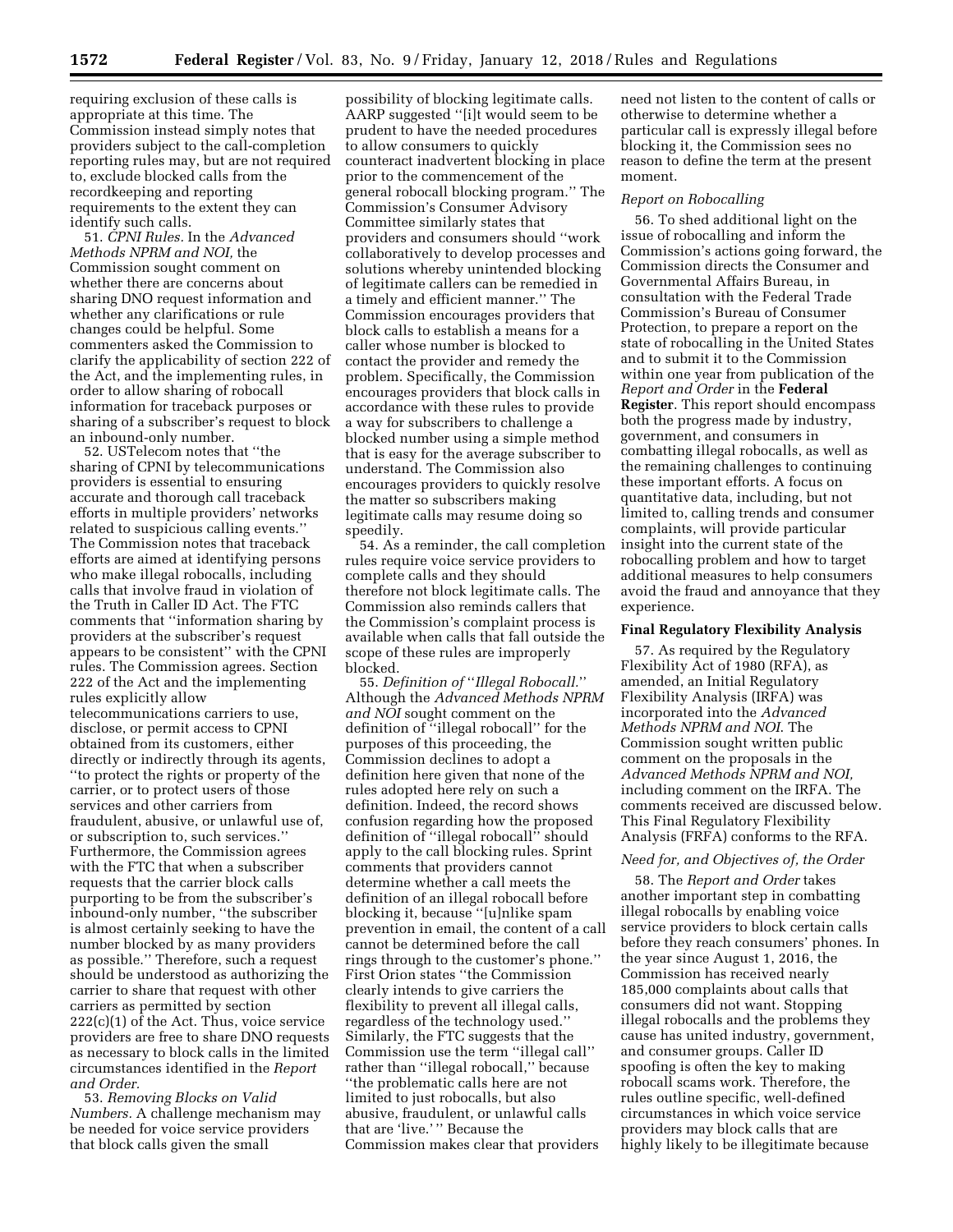there is no lawful reason to spoof certain kinds of numbers. Specifically, the *Report and Order* adopts rules allowing providers to block calls from phone numbers on a DNO list and those that purport to be from invalid, unallocated, or unused numbers. By doing so, the Commission furthers its goal of removing regulatory roadblocks and gives industry the flexibility to block illegal calls. At the same time, the Commission affirms its commitment to protect the reliability of the nation's communications network and ensure that provider-initiated blocking helps, rather than harms, consumers. A provider that blocks calls that do not fall within the scope of these rules may be liable for violating the Commission's call completion rules.

59. *Blocking at the Request of the Subscriber to the Originating Number.*  In the *Report and Order,* the Commission codifies the Bureau's earlier clarification that voice service providers may block calls purporting to be from a telephone number if the subscriber to that number requests such blocking in order to prevent its number from being spoofed. Where the subscriber did not consent to the number being used, the call was very likely made with the intent to defraud, and therefore no reasonable consumer would wish to receive such a call.

60. *Calls Supposedly Originating From Invalid Numbers.* Similarly, the *Report and Order* allows providers to block calls purportedly originating from numbers that are not valid under the NANP. Examples of such numbers include those that use an unassigned area code; that use an abbreviated dialing code, such as 411, in place of an area code; that do not contain the requisite number of digits; and that are a single digit repeated, such as 000– 000–0000, with the exception of 888– 888–8888, which is an assignable number. No caller would spoof an invalid number for any lawful purpose; for example, unlike a business spoofing Caller ID on outgoing calls to show its main call-back number, invalid numbers cannot be called back. Providers, however, must take care that they do not block calls that purportedly originate from valid numbers, especially emergency calls.

61. *Calls Supposedly Originating From Numbers Not Allocated to Any Provider.* The *Report and Order* also allows providers to block calls purportedly originating from numbers that are valid but have not yet been allocated by the NANPA or the PA to any provider. Though these numbers are valid under the North American Numbering Plan, the Commission finds

that calls purporting to use unallocated numbers are similar to calls purporting to use invalid numbers in that no subscriber can actually originate a call from any of these numbers, and the Commission sees no lawful reason to spoof such numbers because they cannot be called back.

62. *Calls Supposedly Originating From Numbers That are Allocated but Unused.* Document FCC 17–151 allows providers to block calls purportedly originating from numbers that are allocated to a provider by the North American Numbering Plan Administrator or Pooling Administrator, but are unused, so long as the provider blocking the calls is the allocatee of the number or has obtained verification from the allocatee that the number is unused at the time of the blocking. For these purposes, an ''unused'' number is a number that is not assigned to a subscriber or otherwise set aside for legitimate outbound call use. As with invalid numbers and unallocated numbers, a subscriber cannot originate a call from such a number, and the Commission foresees no lawful purpose for intentionally spoofing a number that is unused and thus cannot be called back.

63. *Other Issues.* The *Report and Order* also clarifies that these rules do not permit the blocking of emergency calls except as otherwise expressly permitted by the Commission's rules, that all calls purporting to originate from a NANP number, including international calls, are subject to these rules, and that international calls from purported non-NANP numbers would not, by definition, follow the NANP numbering scheme and thus are beyond the scope of this proceeding. It confirms that the Commission does not require consumer opt-in for providers to block these specific types of calls, clarifies that providers do not need to count these blocked calls for purposes of calculating their call completion rates, clarifies that voice service providers are free to share the CPNI necessary to block calls in the limited circumstances identified in the *Report and Order,*  encourages providers to establish a means for a caller whose number is blocked to contact the provider and remedy the problem, and declines to adopt a definition of the term ''illegal robocall'' at the present moment.

# *Summary of Significant Issues Raised by Public Comments in Response to the IRFA*

64. In the *Advanced Methods NPRM and NOI,* the Commission solicited comments on how to minimize the economic impact of the new rules on

small businesses. The Commission received one comment directly addressing the IRFA and several comments addressing small business concerns. Two of the comments requested that the call blocking rules be permissive, rather than mandatory, three pertained to the administration of a database for unassigned numbers, and two addressed other issues. In addition, the Commission received two consumer comments documenting the negative impact of unwanted calls on small businesses. None of the other comments pointed out any areas where small businesses would incur a particular hardship in complying with the rules.

65. *Permissive Rules.* Both CTIA and ITTA support permissive rules. CTIA suggests that ''blocking of numbers . . . should be authorized, but not required.'' ITTA claims that permissive rules give providers ''flexibility in how aggressively they choose to block calls.'' The rules the Commission adopts here are permissive and not mandatory.

66. *Database Administration.*  INCOMPAS, ITTA, and PACE suggest that a centralized database of unused numbers be created, and then suggest ways to minimize disproportionate costs to small businesses in using such a database. The Commission considered both the technical and cost issues inherent in the creations of a database and determined not to require one. Without a database, concerns about its administration are rendered moot.

67. INCOMPAS requests a mechanism that will ''spare smaller providers from using additional resources to prove the legitimacy of its call traffic to other providers.'' In the *Report and Order,* the Commission allows a provider to block unused numbers only if the provider blocking the calls is the allocatee of the number or has obtained verification from the allocatee that the number is unused at the time of the blocking. Therefore, if a smaller provider does not give information to other providers, its call traffic will not be blocked.

68. *Other Issues.* Commenters raise three other issues. First, INCOMPAS requests that the Commission require providers to put a mechanism in place to remove blocks on valid numbers, and that in doing so, ''providers should be given discretion to adjust their policies according to their size and services.'' In the *Report and Order,* the Commission urges, but does not require providers to implement such a mechanism, nor does the Commission provide specific requirements for how providers might remove blocks on valid numbers, allowing smaller providers the flexibility they request. Second, NTCA suggests that the North American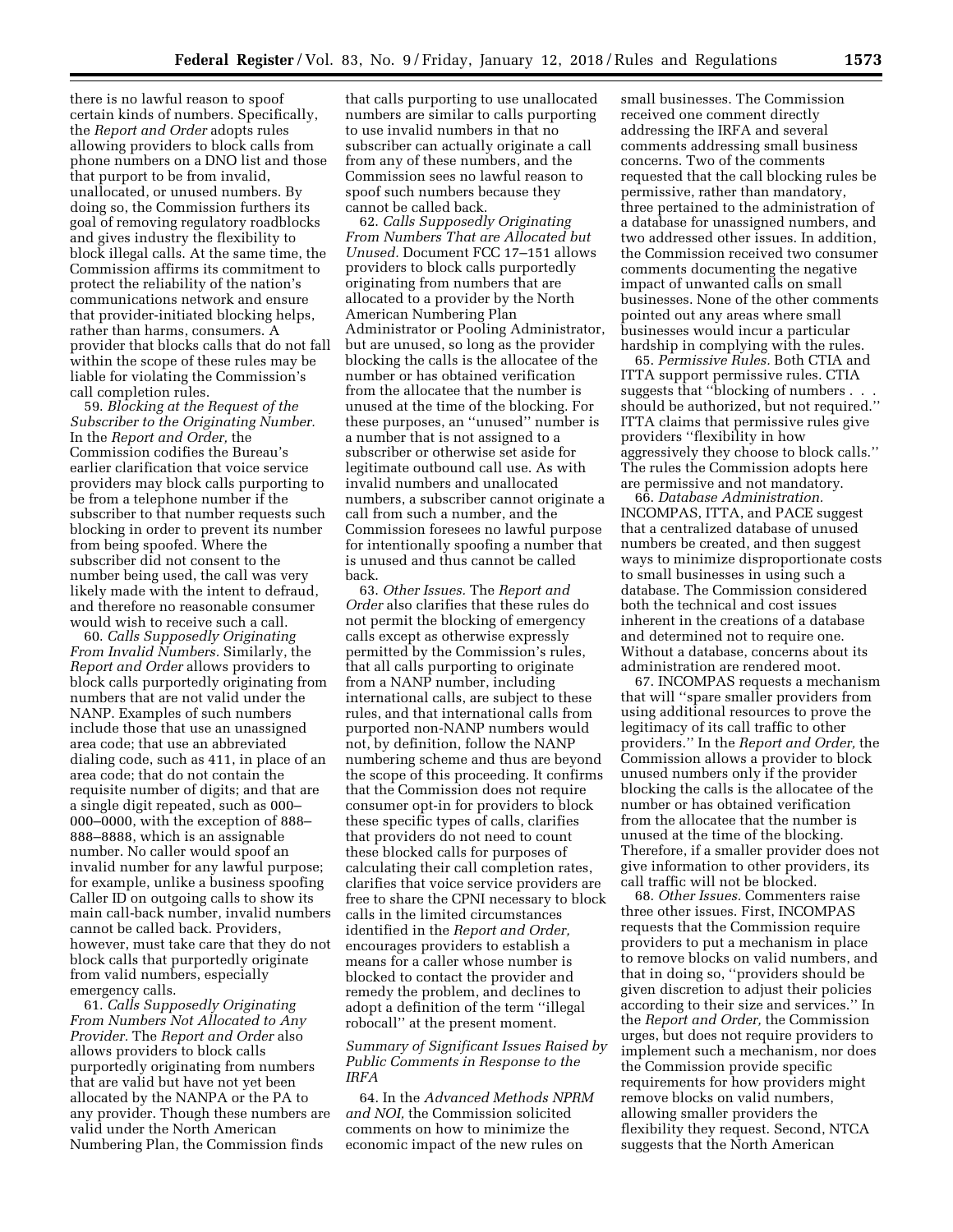Numbering Council (NANC) ''may be best positioned to help clarify practical requirements'' to ''to assess and mitigate the costs of compliance for smaller firms.'' However, industry has already established the Robocall Strike Force (Strike Force), which has produced significant documentation clarifying the practical requirements for the limited and specific types of call blocking authorized in the *Report and Order*. Blocking these calls presents a very low risk, and NANC participation is not required to move forward at this time. Third, TNS suggests that providers be permitted to block unused numbers allocated to other providers to avoid creating ''a disadvantage for smaller providers.'' The record also shows that many providers view their unused number data as competitively sensitive information. In the *Report and Order,*  the Commission balances these concerns by allowing, but not requiring, providers to block unused numbers allocated to other providers if they have verified the unused status of the number.

# *Response to Comments by the Chief Counsel for Advocacy of the Small Business Administration*

69. Pursuant to the Small Business Jobs Act of 2010, which amended the RFA, the Commission is required to respond to any comments filed by the Chief Counsel for Advocacy of the Small Business Administration (SBA), and to provide a detailed statement of any change made to the proposed rules as a result of those comments. The Chief Counsel did not file any comments in response to the proposed rules in this proceeding.

# *Description and Estimate of the Number of Small Entities to Which Rules Will Apply*

70. The RFA directs agencies to provide a description of, and where feasible, an estimate of the number of small entities that may be affected by the rules adopted herein. The RFA generally defines the term ''small entity'' as having the same meaning as the terms ''small business,'' ''small organization,'' and ''small governmental jurisdiction.'' In addition, the term ''small business'' has the same meaning as the term ''small-business concern'' under the Small Business Act. A ''smallbusiness concern'' is one which: (1) Is independently owned and operated; (2) is not dominant in its field of operation; and (3) satisfies any additional criteria established by the SBA.

## *Wireline Carriers*

71. *Wired Telecommunications Carriers.* The U.S. Census Bureau defines this industry as ''establishments primarily engaged in operating and/or providing access to transmission facilities and infrastructure that they own and/or lease for the transmission of voice, data, text, sound, and video using wired communications networks. Transmission facilities may be based on a single technology or a combination of technologies. Establishments in this industry use the wired telecommunications network facilities that they operate to provide a variety of services, such as wired telephony services, including VoIP services, wired (cable) audio and video programming distribution, and wired broadband internet services. By exception, establishments providing satellite television distribution services using facilities and infrastructure that they operate are included in this industry.'' The SBA has developed a small business size standard for Wired Telecommunications Carriers, which consists of all such companies having 1,500 or fewer employees. Census data for 2012 shows that there were 3,117 firms that operated that year. Of this total, 3,083 operated with fewer than 1,000 employees. Thus, under this size standard, the majority of firms in this industry can be considered small.

72. *Local Exchange Carriers (LECs).*  Neither the Commission nor the SBA has developed a small business size standard specifically for local exchange services. The closest applicable size standard under SBA rules is for the category Wired Telecommunications Carriers. The U.S. Census Bureau defines this industry as ''establishments primarily engaged in operating and/or providing access to transmission facilities and infrastructure that they own and/or lease for the transmission of voice, data, text, sound, and video using wired communications networks. Transmission facilities may be based on a single technology or a combination of technologies. Establishments in this industry use the wired telecommunications network facilities that they operate to provide a variety of services, such as wired telephony services, including VoIP services, wired (cable) audio and video programming distribution, and wired broadband internet services. By exception, establishments providing satellite television distribution services using facilities and infrastructure that they operate are included in this industry.'' Under that size standard, such a business is small if it has 1,500 or fewer

employees. Census data for 2012 show that there were 3,117 firms that operated that year. Of this total, 3,083 operated with fewer than 1,000 employees. Consequently, the Commission estimates that most providers of local exchange service are small businesses.

73. *Incumbent Local Exchange Carriers (Incumbent LECs).* Neither the Commission nor the SBA has developed a small business size standard specifically for incumbent local exchange services. The closest applicable size standard under SBA rules is for the category Wired Telecommunications Carriers. The U.S. Census Bureau defines this industry as ''establishments primarily engaged in operating and/or providing access to transmission facilities and infrastructure that they own and/or lease for the transmission of voice, data, text, sound, and video using wired communications networks. Transmission facilities may be based on a single technology or a combination of technologies. Establishments in this industry use the wired telecommunications network facilities that they operate to provide a variety of services, such as wired telephony services, including VoIP services, wired (cable) audio and video programming distribution, and wired broadband internet services. By exception, establishments providing satellite television distribution services using facilities and infrastructure that they operate are included in this industry.'' Under that size standard, such a business is small if it has 1,500 or fewer employees. Census data for 2012 show that there were 3,117 firms that operated that year. Of this total, 3,083 operated with fewer than 1,000 employees. Consequently, the Commission estimates that most providers of incumbent local exchange service are small businesses.

74. *Competitive Local Exchange Carriers (Competitive LECs), Competitive Access Providers (CAPs), Shared-Tenant Service Providers, and Other Local Service Providers.* Neither the Commission nor the SBA has developed a small business size standard specifically for these service providers. The appropriate size standard under SBA rules is for the category Wired Telecommunications Carriers. The U.S. Census Bureau defines this industry as ''establishments primarily engaged in operating and/or providing access to transmission facilities and infrastructure that they own and/or lease for the transmission of voice, data, text, sound, and video using wired communications networks. Transmission facilities may be based on a single technology or a combination of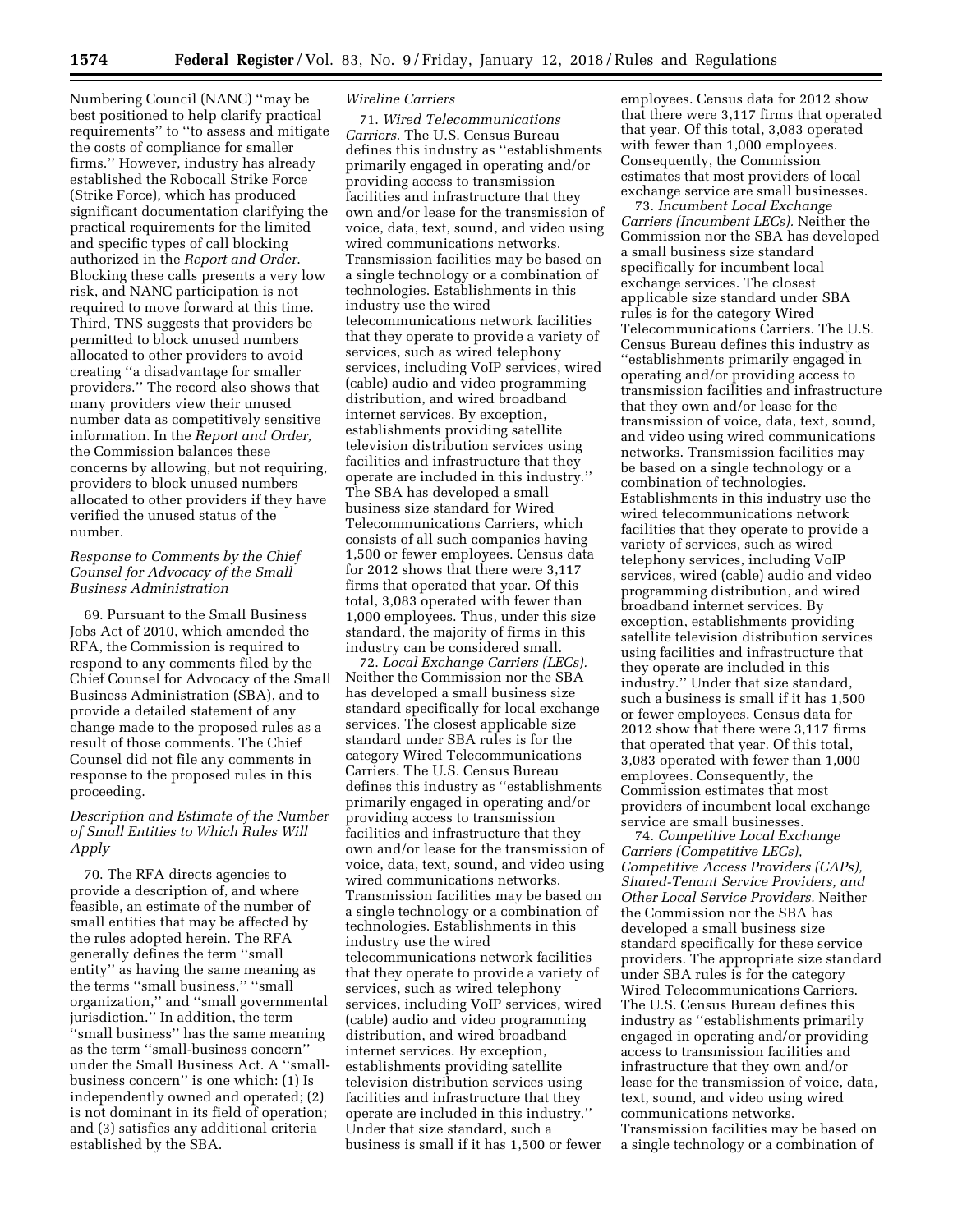technologies. Establishments in this industry use the wired telecommunications network facilities that they operate to provide a variety of services, such as wired telephony services, including VoIP services, wired (cable) audio and video programming distribution, and wired broadband internet services. By exception, establishments providing satellite television distribution services using facilities and infrastructure that they operate are included in this industry.'' Under that size standard, such a business is small if it has 1,500 or fewer employees. Census data for 2012 show that there were 3,117 firms that operated that year. Of this total, 3,083 operated with fewer than 1,000 employees. Consequently, the Commission estimates that most providers of competitive local exchange service, competitive access providers, sharedtenant service providers, and other local service providers are small entities.

75. The Commission has included small incumbent LECs in this present RFA analysis. As noted above, a ''small business'' under the RFA is one that, *inter alia,* meets the pertinent small business size standard (*e.g.,* a telephone communications business having 1,500 or fewer employees), and ''is not dominant in its field of operation.'' The SBA's Office of Advocacy contends that, for RFA purposes, small incumbent LECs are not dominant in their field of operation because any such dominance is not ''national'' in scope. The Commission has therefore included small incumbent LECs in this RFA analysis, although it emphasizes that this RFA action has no effect on Commission analyses and determinations in other, non-RFA contexts.

76. *Interexchange Carriers.* Neither the Commission nor the SBA has developed a small business size standard specifically for providers of interexchange services. The appropriate size standard under SBA rules is for the category Wired Telecommunications Carriers. The U.S. Census Bureau defines this industry as ''establishments primarily engaged in operating and/or providing access to transmission facilities and infrastructure that they own and/or lease for the transmission of voice, data, text, sound, and video using wired communications networks. Transmission facilities may be based on a single technology or a combination of technologies. Establishments in this industry use the wired telecommunications network facilities that they operate to provide a variety of services, such as wired telephony services, including VoIP services, wired

(cable) audio and video programming distribution, and wired broadband internet services. By exception, establishments providing satellite television distribution services using facilities and infrastructure that they operate are included in this industry.'' Under that size standard, such a business is small if it has 1,500 or fewer employees. Census data for 2012 show that there were 3,117 firms that operated that year. Of this total, 3,083 operated with fewer than 1,000 employees. Consequently, the Commission estimates that the majority of interexchange carriers are small entities.

77. *Cable System Operators (Telecom Act Standard).* The Communications Act also contains a size standard for small cable system operators, which is ''a cable operator that, directly or through an affiliate, serves in the aggregate fewer than 1 percent of all subscribers in the United States and is not affiliated with any entity or entities whose gross annual revenues in the aggregate exceed \$250,000,000.'' There are approximately 52,403,705 cable video subscribers in the United States today. Accordingly, an operator serving fewer than 524,037 subscribers shall be deemed a small operator if its annual revenues, when combined with the total annual revenues of all its affiliates, do not exceed \$250 million in the aggregate. Based on available data, the Commission finds that all but nine incumbent cable operators are small entities under this size standard. Note that the Commission neither requests nor collects information on whether cable system operators are affiliated with entities whose gross annual revenues exceed \$250 million. Although it seems certain that some of these cable system operators are affiliated with entities whose gross annual revenues exceed \$250 million, the Commission is unable at this time to estimate with greater precision the number of cable system operators that would qualify as small cable operators under the definition in the Communications Act.

78. *Other Toll Carriers.* Neither the Commission nor the SBA has developed a size standard for small businesses specifically applicable to other toll carriers. This category includes toll carriers that do not fall within the categories of interexchange carriers, operator service providers, prepaid calling card providers, satellite service carriers, or toll resellers. The closest applicable size standard under SBA rules is for Wired Telecommunications Carriers. The U.S. Census Bureau defines this industry as ''establishments primarily engaged in operating and/or providing access to transmission

facilities and infrastructure that they own and/or lease for the transmission of voice, data, text, sound, and video using wired communications networks. Transmission facilities may be based on a single technology or a combination of technologies. Establishments in this industry use the wired telecommunications network facilities that they operate to provide a variety of services, such as wired telephony services, including VoIP services, wired (cable) audio and video programming distribution, and wired broadband internet services. By exception, establishments providing satellite television distribution services using facilities and infrastructure that they operate are included in this industry.'' Under that size standard, such a business is small if it has 1,500 or fewer employees. Census data for 2012 show that there were 3,117 firms that operated that year. Of this total, 3,083 operated with fewer than 1,000 employees. Thus, under this category and the associated small business size standard, the majority of other toll carriers can be considered small.

### *Wireless Carriers*

79. *Wireless Telecommunications Carriers (except Satellite).* Since 2007, the Census Bureau has placed wireless firms within this new, broad, economic census category. Under the present and prior categories, the SBA has deemed a wireless business to be small if it has 1,500 or fewer employees. For the category of Wireless Telecommunications Carriers (except Satellite), Census data for 2012 show that there were 967 firms that operated for the entire year. Of this total, 955 firms had fewer than 1,000 employees. Thus, under this category and the associated size standard, the Commission estimates that the majority of wireless telecommunications carriers (except satellite) are small entities. Similarly, according to internally developed Commission data, 413 carriers reported that they were engaged in the provision of wireless telephony, including cellular service, Personal Communications Service (PCS), and Specialized Mobile Radio (SMR) services. Of this total, an estimated 261 have 1,500 or fewer employees. Thus, using available data, the Commission estimates that the majority of wireless firms can be considered small.

80. *Satellite Telecommunications Providers.* The category of Satellite Telecommunications ''comprises establishments primarily engaged in providing telecommunications services to other establishments in the telecommunications and broadcasting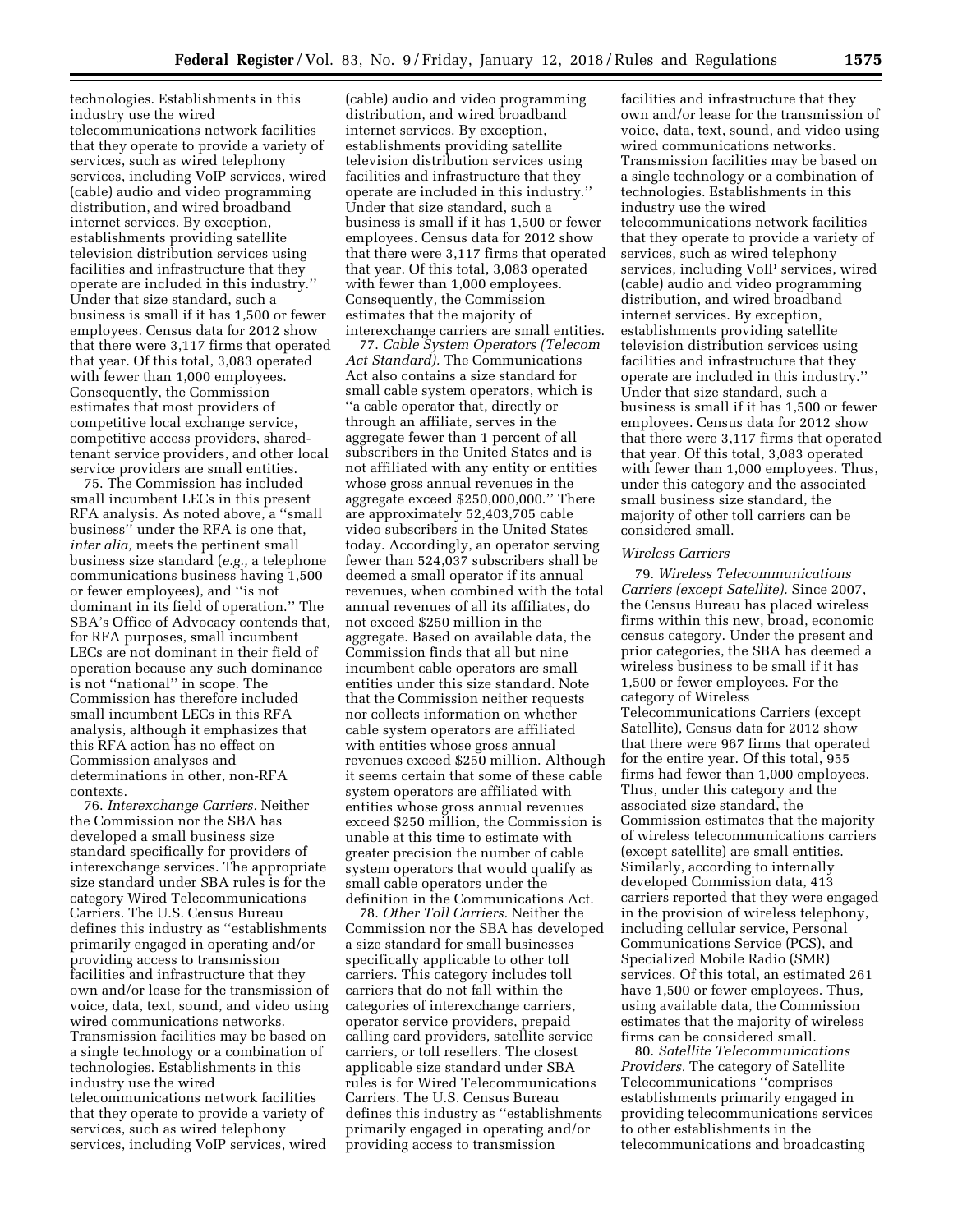industries by forwarding and receiving communications signals via a system of satellites or reselling satellite telecommunications.'' This category has a small business size standard of \$32.5 million or less in average annual receipts, under SBA rules. For this category, Census Bureau data for 2012 show that there were a total of 333 firms that operated for the entire year. Of this total, 299 firms had annual receipts of under \$25 million. Consequently, the Commission estimates that the majority of satellite telecommunications firms are small entities.

81. *All Other Telecommunications.*  All other telecommunications comprise, *inter alia,* "establishments primarily engaged in providing specialized telecommunications services, such as satellite tracking, communications telemetry, and radar station operation. This industry also includes establishments primarily engaged in providing satellite terminal stations and associated facilities connected with one or more terrestrial systems and capable of transmitting telecommunications to, and receiving telecommunications from, satellite systems. Establishments providing internet services or voice over internet protocol (VoIP) services via client-supplied telecommunications connections are also included in this industry.'' The SBA has developed a small business size standard for the category of All Other Telecommunications. Under that size standard, such a business is small if it has \$32.5 million in annual receipts. For this category, Census Bureau data for 2012 show that there were a total of 1,442 firms that operated for the entire year. Of this total, 1,400 had annual receipts below \$25 million per year. Consequently, the Commission estimates that the majority of all other telecommunications firms are small entities.

### *Resellers*

82. *Toll Resellers.* The Commission has not developed a definition for toll resellers. The closest NAICS Code Category is Telecommunications Resellers. The Telecommunications Resellers industry comprises establishments engaged in purchasing access and network capacity from owners and operators of telecommunications networks and reselling wired and wireless telecommunications services (except satellite) to businesses and households. Establishments in this industry resell telecommunications; they do not operate transmission facilities and infrastructure. Mobile virtual network operators (MVNOs) are included in this industry. The SBA has developed a small business size standard for the category of Telecommunications Resellers. Under that size standard, such a business is small if it has 1,500 or fewer employees. Census data for 2012 show that 1,341 firms provided resale services during that year. Of that number, 1,341 operated with fewer than 1,000 employees. Thus, under this category and the associated small business size standard, the majority of these resellers can be considered small entities. According to Commission data, 881 carriers have reported that they are engaged in the provision of toll resale services. Of this total, an estimated 857 have 1,500 or fewer employees. Consequently, the Commission estimates that the majority of toll resellers are small entities.

83. *Local Resellers.* The SBA has developed a small business size standard for the category of Telecommunications Resellers. The Telecommunications Resellers industry comprises establishments engaged in purchasing access and network capacity from owners and operators of telecommunications networks and reselling wired and wireless telecommunications services (except satellite) to businesses and households. Establishments in this industry resell telecommunications; they do not operate transmission facilities and infrastructure. Mobile virtual network operators (MVNOs) are included in this industry. Under that size standard, such a business is small if it has 1,500 or fewer employees. Census data for 2012 show that 1,341 firms provided resale services during that year. Of that number, all operated with fewer than 1,000 employees. Thus, under this category and the associated small business size standard, the majority of these local resellers can be considered small entities.

84. *Prepaid Calling Card Providers.*  The SBA has developed a small business size standard for the category of Telecommunications Resellers. The Telecommunications Resellers industry comprises establishments engaged in purchasing access and network capacity from owners and operators of telecommunications networks and reselling wired and wireless telecommunications services (except satellite) to businesses and households. Establishments in this industry resell telecommunications; they do not operate transmission facilities and infrastructure. Mobile virtual network operators (MVNOs) are included in this industry. Under that size standard, such a business is small if it has 1,500 or fewer employees. Census data for 2012

show that 1,341 firms provided resale services during that year. Of that number, all operated with fewer than 1,000 employees. Thus, under this category and the associated small business size standard, the majority of these prepaid calling card providers can be considered small entities.

# *Description of Projected Reporting, Recordkeeping, and Other Compliance Requirements for Small Entities*

85. *The Report and Order* gives voice service providers the option of blocking illegal robocalls in certain, well-defined circumstances. These changes affect small and large companies equally, and apply equally to all of the classes of regulated entities identified above.

86. *Reporting and Recordkeeping Requirements.* The *Report and Order*  clarifies the call completion rules by allowing, but not requiring, voice service providers to exclude calls blocked under these new rules from their call completion calculations, to the extent that they are aware of which calls are blocked. To do so, voice service providers that choose to exclude such calls may modify their current reporting and recordkeeping procedures already in place for performing their call completion calculations on existing FCC Form 480. This is a minor modification to an existing process, so the Commission anticipates that the impact will be minimal.

87. *Other Compliance Requirements.*  Voice service providers will be permitted, but not required, to block calls purportedly originating from (1) a telephone number if the subscriber to that number requests such blocking in order to prevent its number from being spoofed; (2) numbers that purport to be NANP numbers but are not valid under the NANP; (3) numbers that are valid but have not yet been allocated by the NANPA or the PA to any provider; (4) numbers that are allocated to a provider by the NANPA or PA, but are unused, so long as the provider blocking the calls is the allocatee of the number and or has obtained verification from the allocatee that the number is unused at the time of the blocking.

# *Steps Taken To Minimize the Significant Economic Impact on Small Entities, and Significant Alternatives Considered*

88. The RFA requires an agency to describe any significant alternatives that it has considered in reaching its approach, which may include the following four alternatives, among others: (1) The establishment of differing compliance or reporting requirements or timetables that take into